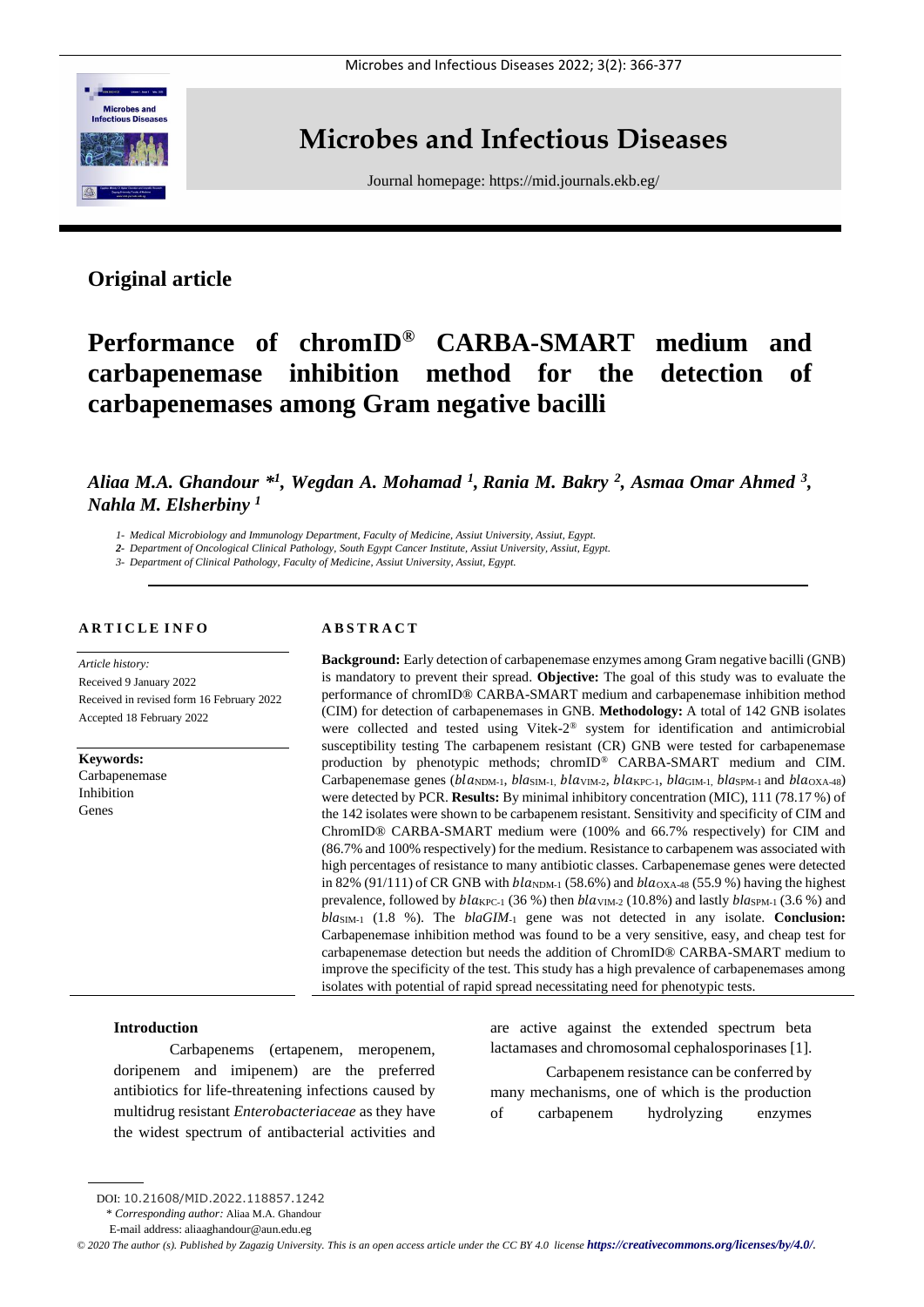(carbapenemases), which is the most concerning mechanism of carbapenem resistance [2].

The Ambler classification, which is based on sequence and structural homology, was used to classify acquired carbapenem hydrolyzing enzymes [3]. Carbapenemases are classified into two groups based on the content of active sites: (i) serine carbapenemases classified into the class A penicillinases such as KPC (*Klebsiella pneumoniae* carbapenemase), GES, SME, NMC and IMI categories and class D oxacillinases like OXA-48 and its variations, which include a serine at the active site and become inactive by clavulanic acid and tazobactam as β-lactamase inhibitors. (ii) metallo-β-lactamases classified into the class B carbapenemases like NDM (New Delhi metallo- β lactamases), VIM (Verona integron encoded metallo- β -lactamase), IMP, GIM, SIM and SPM types, which include zinc atoms at the active site, hydrolyzing β-lactam ring. These enzymes are inactivated by EDTA [3,4].

These carbapenemase genes are usually found on determinants encoded by transposons and/or integrons. In contrast to noncarpapenemaserelated mechanisms, which are nontransferable, they have the potential for extensive transmission and consequently the spread of carbapenem resistance [4].

Therefore, the accurate identification of such enzyme producers is of utmost importance for the proper containment and management for effective infection control policies [5].

In Egypt, most hospitals have limited resources to confirm the presence of carbapenemase production in clinical isolates. Thus, the need for a laboratory test which is accurate, cost effective and easy to perform is highly recommended. Genotypic methods, though highly sensitive and specific, can't be performed routinely as they need expensive equipment, trained microbiologists and are time consuming [5].

The chromID CARBA-SMART and the carbapenem inactivation method (CIM) are two quick phenotypic detection procedures for carbapenemases. The chromID CARBA-SMART is used as a chromogenic media for carbapenemase producing *Enterobacteriaceae* detection. It's a biplate with "OXA" agar on one side and the original chromID CARB agar on the other [6,7]. The CIM, on the other hand, is based on the ability of a carbapenem susceptible bacteria to grow close to a carbapenem containing disc after incubation of this disc with the suspected carbapenemase producing bacteria [8].

This study aimed to evaluate performance of chromID® CARBA medium and CIM for detecting carbapenemases in Gram negative bacilli (GNB).

### **Materials and Methods**

# **Ethical statement**

With IRB local approval number:17300624 dated 30/6/2021, the Ethical Committee of the Faculty of Medicine at Assiut University, Egypt, accepted the research in conformity with the World Medical Association's code of ethics (Declaration of Helsinki).

## **Study design**

This cross-sectional study was conducted in the Department of Medical Microbiology and Immunology, Assiut University. The bacteria were isolated from clinical samples of patients with hospital acquired infections who were admitted to different intensive care units of Assiut University Hospitals. The samples were analyzed using the Vitek-2 ® system of South Egypt Cancer Institute, Assiut University, Egypt.

#### **Sample size and bacterial isolates**

A total of 142 GNB isolates were collected from various clinical specimens of patients with hospital acquired infections. Isolates were identified using both traditional bacteriological investigations and the Vitek-2 ® system with GN-ID cards (bioMerieux, France) [9]. Luria-Bertani broth (LB liquid medium) (HiMedia, India) and 30% glycerol were employed to preserve bacterial isolates, then to be frozen at - 20°C until needed.

**Antimicrobial susceptibility test of carbapenemase producing Gram negative bacilli** Susceptibility testing were performed on the isolates using the Vitek-2® system and the AST-GN204 cards (bioMerieux, France) [10].

The isolates were tested for the following antimicrobials: Ampicillin, Amoxicillin / clavulanic acid (β-lactams); piperacillin/tazobactam (βlactamase-inhibitor combination); cefotaxime, ceftazidime, cefepime and cefoxitin (cephalosporins); gentamicin and amikacin (aminoglycosides); imipenem, ertapenem and meropenem (carbapenems); ciprofloxacin and norfloxacin (quinolone); trimethoprim/sulphamethoxazole (sulphonamide); Fosfomycin and nitrofurantoin.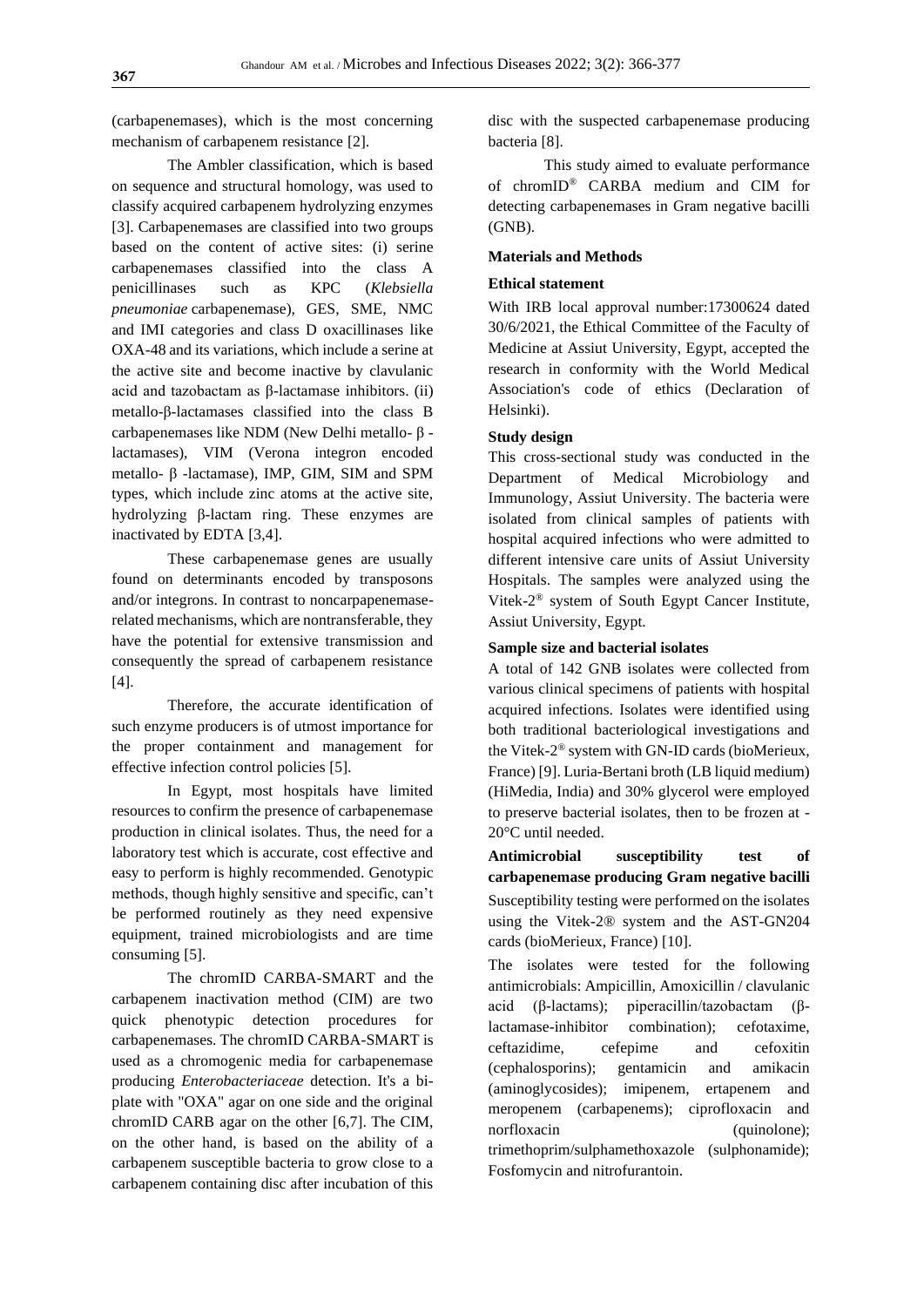# **Phenotypic detection of carbapenemases**

# *The Carbapenem Inactivation Method (CIM)*

The CIM was performed as following; A suspension was prepared by mixing inoculation loopful culture (10 μl) from blood or Mueller Hinton agar (MHA) plate with 400 μl water. A disk of 10 μg meropenem (Oxoid, United Kingdom) was dipped in the suspension and incubated at 35°C for two hours. After the 2 hrs incubation, the disk was picked up from the suspension, then placed on MHA plate inoculated with a susceptible *E. coli* indicator strain (ATCC 29522) then incubated at 35°C. If the bacterial isolate was a carbapenemase producer, the meropenem was inactivated giving indicator strain growth. If the bacterial isolate was a non carbapenemase producer, the meropenem inhibited the indicator strain growth [11].

#### *Culture on chromID® CARBA-SMART medium*

The ChromID® CARBA-SMART medium (bioMérieux, France) comprises of two chromogenic culture media (CARB/OXA-48) poured into a single Petri plate with distinct compartments. This medium consists of a nutrient base containing combination of three chromogenic substrates that allow the detection of specific metabolic enzyme activities in *E coli*, KESC group (*Klebsiella*/*Enterobacter*/*Serratia*/*Citrobacter*) and *Proteae* (*Proteus, Providencia, Morganella*),

various peptones and a mixture of antibiotics that promote the selective growth of carbapenemase producing *Enterobacteriaceae*, mostly KPC and NDM-1.OXA-48 type carbapenemase producing GNB (CR GNB) grew on the OXA medium and the other CR GNB grew on the CARB medium [7]. Suspected CR GNB colonies were those with pink to burgundy for *E. coli*, purple or blue/green to blue/grey for KESC group, and brown for *Proteeae* [12].

# **Polymerase chain reaction (PCR) based detection of carbapenemase encoding genes**

Primers (Invitrogen Company, UK) targeting  $bla<sub>VIM-2</sub>, bla<sub>KPC-1</sub>, bla<sub>OXA-48</sub>, bla<sub>NDM-1</sub>, bla<sub>SPM-1</sub>$ *bla*GIM-1, and *bla*SIM-1 were used to identify the presence of carbapenemase genes. To extract DNA, cells were lysed using the boiling procedure. The PCR conditions were followed exactly as mentioned before by **Yigit et al.** [13] for bla<sub>KPC-1</sub>, **Gutiérrez et** al.  $[14]$  for bla<sub>VIM-2</sub>, **Nordmann et al.**  $[15]$  for bla<sub>NDM-1</sub>, **Poirel et al.** [16] for *bla* <sub>OXA-48</sub> and **Azim** et al.  $[17]$  for bla<sub>SPM-1</sub>, bla<sub>GIM-1</sub>, bla<sub>SIM-1</sub>. The sizes of the amplified products are shown in **table (1)**.

**Table 1.** Primers used for the detection of carbapenemase encoding genes.

| Gene                 | Primer sequence ('3-'5)            | Product size (bp) |  |  |
|----------------------|------------------------------------|-------------------|--|--|
|                      |                                    |                   |  |  |
| $bla_{\text{NDM-1}}$ | 5'-GGT TTG GCG ATC TGG TTT TC-3'   | 621               |  |  |
|                      | 5'-CGG AAT GGC TCA TCA CGA TC-3'   |                   |  |  |
| $blaSM-1$            | 5'-TACAAGGGATTCGGCATCG-3'          | 570               |  |  |
|                      | 5'-TAATGGCCTGTTCCCATGTG-3'         |                   |  |  |
| blav <sub>1</sub> 2  | 5'- ATG TTC AAA CTT TTG AGT AAG-3' | 801               |  |  |
|                      | 5'- CTA CTC AAC GAC TGA GCG-3'     |                   |  |  |
| blakPC-1             | 5'- ATG TCA CTG TAT CGC CGT CT -3' | 893               |  |  |
|                      | 5'- TTT TCA GAG CCT TAC TGC CC -3' |                   |  |  |
| bla <sub>GIM-1</sub> | 5'--TCG ACA CAC CTT GGT CTG AA-3'  | 477               |  |  |
|                      | 5'-AAC TTC CAA CTT TGC CAT GC-3'   |                   |  |  |
| blasp <sub>M-1</sub> | 5'-AAA ATC TGG GTA CGC AAA CG-3'   | 271               |  |  |
|                      | 5'-ACA TTA TCC GCT GGA ACA GG-3'   |                   |  |  |
| $bla$ $0$ XA-48      | 5'-GCG TGG TTA AGG ATG AAC AC-3'   | 438               |  |  |
|                      | 5'-CAT CAA GTT CAA CC CAAC CG-3'   |                   |  |  |
|                      |                                    |                   |  |  |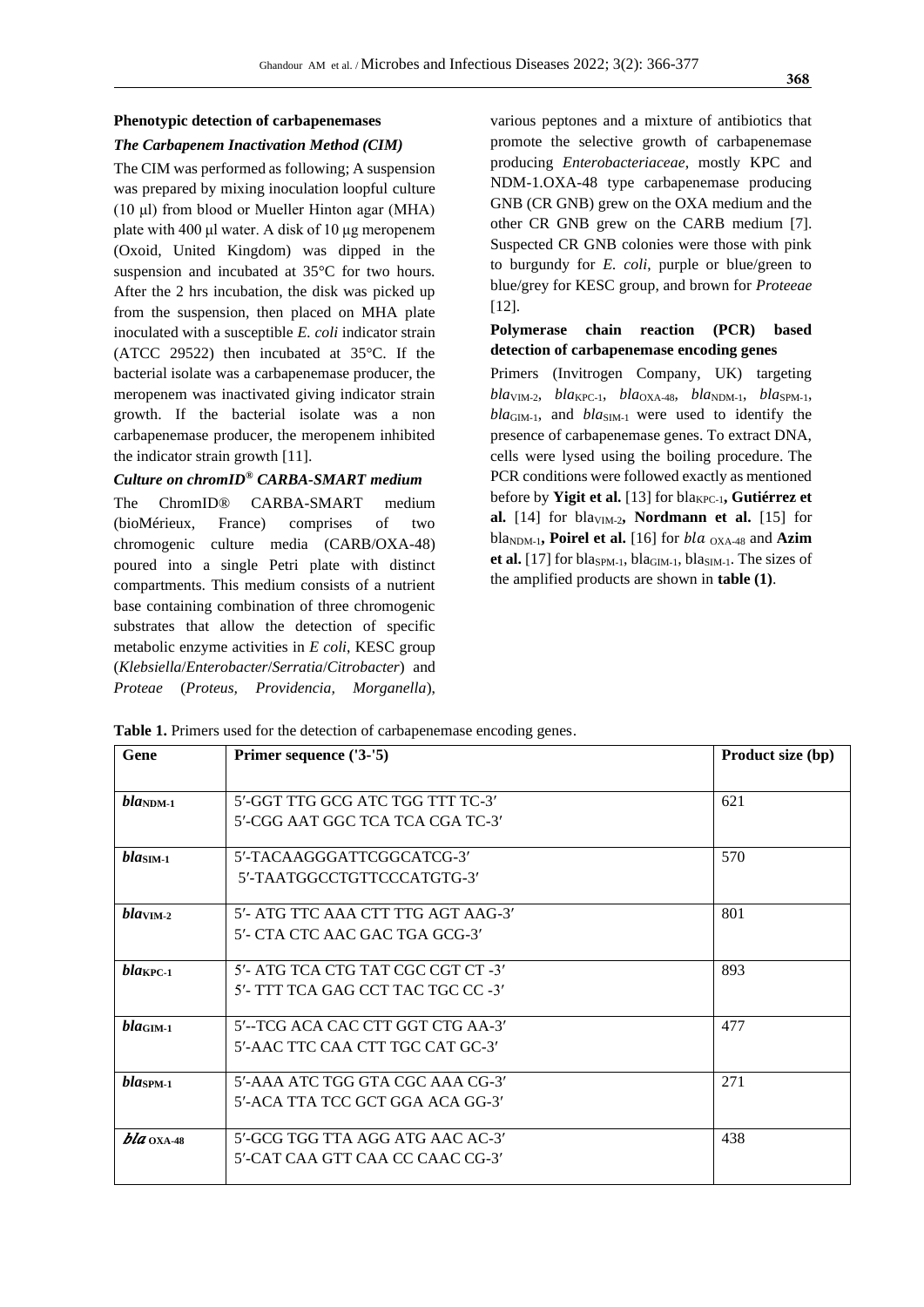#### **Statistical analysis**

Data were analyzed using SPSS software version 20.0. Cross tabulation was used to present the relationships between data of phenotypic tests and carbapenemase gene detection among the studied isolates. Qualitative data were performed through  $\gamma$ 2 test and significance was set at  $p \le 0.05$ . The PCR results were used as the gold standard for calculating the sensitivity and specificity of the phenotypic tests. Those for CARB compartment were for class A+B carbapenemases, and those for OXA compartment were for class D carbapenemases.

#### **Results**

## **Vitek-2 ® system identification of bacterial isolates**

From various clinical specimens, 142 GNB isolates were collected.

**Antimicrobial susceptibility results of carbapenemase producing Gram negative bacilli**  From the total 142 GNB isolates, only 111 GNB isolates (78.17 %) were shown to be resistant to any carbapenem members (etrapenem. (ETM) 54.9 % ; imipenem (IPM) 73.9 % ; and meropenem (MEM) 72.5%) by the minimal inhibitory concentrations (MIC) using the Vitek-2 ® system. The detailed percentages of resistance to other antimicrobials are shown in **figure (1)**. Isolates were considered resistant to ETM if the MIC was  $\geq 2$  mg/L, IPM $\geq 4$ mg/L, MEM≥4 mg/L. Isolates were intermediate resistant if ETM 1 mg/L, IPM 2 mg/L, MEM 2 mg/L. Isolates were susceptible if ETM≤0. 5 mg/L, IPM≤1 mg/L, MEM≤1 mg/L [18].

# **Phenotypic detection of carbapenemases production**

Of the 111 CR GNB isolates included in the study, 101 isolates (91 %) were found to produce carbapenemase by CIM, 69 isolates (62.2 %) produced the enzyme on CARB compartment of chromID® CARBA-SMART medium and 62 isolates (55.9 %) on OXA compartment of chromID® CARBA-SMART medium giving an overall percentage of 69.4% (77 isolates) on chromID® CARBA-SMART medium. The details are shown in **table (2)**.

# **Genotypic detection of carbapenemase genes**

Of the 111 CR GNB isolates included in the study, 91 isolates (82 %) were positive for one or more carbapenemase genes. The species distribution for isolates positive for carbapenemases genes is shown in details in **table (2)**. The amplified genes are shown in **figure (2)** and **figure (3)**.

# **Correlation between phenotypic and genotypic tests for carbapenemase production**

In general, there was a highly significant correlation between carbapenemase production by the phenotypic tests and the presence of carbapenemase genes ( $p$  value=  $\lt$  0.0001<sup>\*\*\*</sup>). Such significant correlation was specifically found in *E coli, Klebsiella pneumoniae, Enterobacter sp. and Acinetobacter baumanii* isolates as shown in **table (3)**.

# **Sensitivity, specificity, positive and negative predictive values of the phenotypic methods**

According to our findings, OXA compartment of chromID® CARBA-SMART medium and CIM exhibited the highest sensitivity (100%), followed by CARB compartment of chromID® CARBA-SMART medium (97.3%) then overall chromID<sup>®</sup> CARBA-SMART medium (86.7 %). The specificity was greater for CARB, OXA compartments and overall chromID® CARBA-SMART medium (100%) while specificity of CIM was only 66.7 % as shown in **table (4).**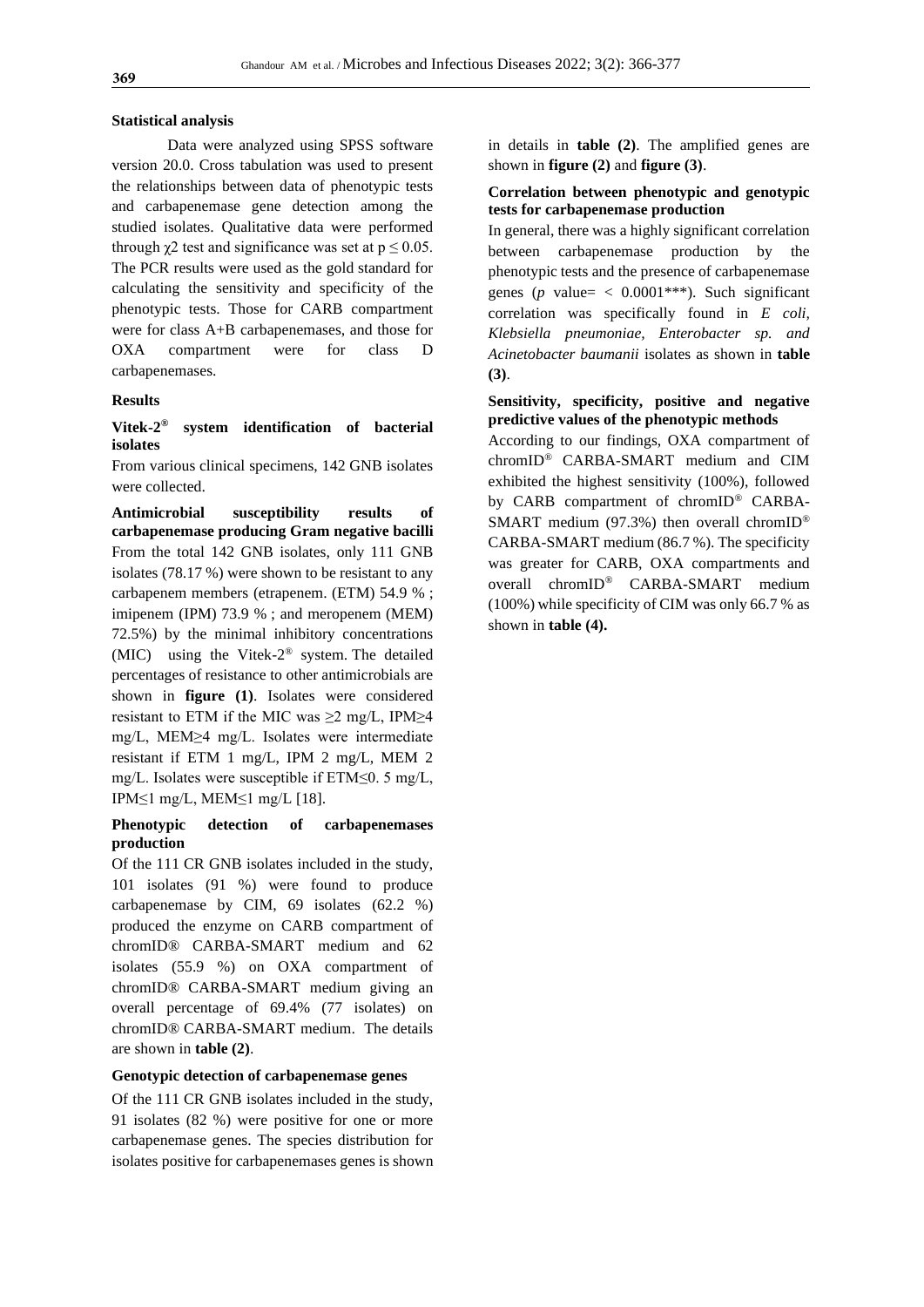|                                             |                                                     | CARBA SMART medium (N, %)† |                  |                           |                                 | Carbapenemase genes $(N, \frac{6}{2})$ : |                                        |                          |                                    |                      |                          |                    |
|---------------------------------------------|-----------------------------------------------------|----------------------------|------------------|---------------------------|---------------------------------|------------------------------------------|----------------------------------------|--------------------------|------------------------------------|----------------------|--------------------------|--------------------|
| <b>Bacterial</b>                            | Carbapenem<br>resistant<br>by<br><b>MIC</b><br>N(%) |                            |                  | CIM                       | Class(B)<br><b>Class</b><br>(A) |                                          |                                        | Class(D)                 |                                    |                      |                          |                    |
| isolates<br>N( %)                           |                                                     | <b>CARB</b>                | <b>OXA</b>       | CARB/<br><b>OXA</b>       |                                 | $bla_{\text{KPC-1}}$                     | $bla_{\text{NDM-1}}$                   | $bla_{\rm SIM\text{-}1}$ | $blaVM-2$                          | $bla_{\text{GIM-1}}$ | $bla_{SPM-1}$            | $bla_{\rm OXA-48}$ |
| E coli<br>29 (20.4%)                        | 23 (20.7 %)                                         | 17 (24.6%)                 | 15 (24.2%)       | 19 (24.7 %)               | $17(16.8\%)$                    |                                          | 8 (20 %) 10(15.4 %)                    |                          | $-4(33.3%)$                        |                      |                          | $4(22.6\%)$        |
| Klebsiella<br>pneumonia<br>28 (19.7%)       | 26 (23.4 %)                                         | 20(29%)                    | 16 (25.8%)       | 20(26%)                   | 26(25.7%)                       |                                          | 14 (35 %) 20 (30.8%)                   |                          | $-2(16.7%)$                        |                      |                          | 18 (29 %)          |
| Acinetobacte<br>r Baumannii<br>22 (15.5%)   | 15 (13.5 %)                                         | $11(16\%)$                 | 8 (12.9%)        | 11 (14.3%)                | 15 (14.9%)                      | 6(15%)                                   | $6(9.2\%)$                             |                          | $-2(16.7%)$                        |                      | $2(50\%)$                | 8 (12.9 %)         |
| <b>Enterobacter</b><br>sp<br>$25(17.6\%)$   | $17(15.3\%)$                                        | $11(16\%)$                 | 13(21%)          | 13 (16.9%)                | 15 (14.9%)                      |                                          | 4 (10 %) 9 (13.8 %) 2(100 %) 2 (16.7%) |                          |                                    |                      |                          | $6(9.7\%)$         |
| <b>Proteus</b><br>mirabilis<br>$10(7.04\%)$ | $6(5.4\%)$                                          |                            |                  | $\overline{a}$            | 4(4%)                           | 2(5%                                     | 4(6.2%                                 |                          |                                    |                      | $\overline{\phantom{0}}$ | $4(6.5\%)$         |
| <b>Shigella</b><br>sonnei<br>$10(7.04\%)$   | $10(9\%)$                                           | 6(8.7%)                    | 8 (12.9%)        | $8(10.4\%)$               | $10(9.9\%)$                     |                                          | $2(5\%)$ 8 (12.3 %)                    |                          | $-2(16.7%)$                        |                      |                          | $4(6.5\%)$         |
| Pseudomona<br>s aeruginosa<br>$6(4.22\%)$   | $6(5.4\%)$                                          |                            |                  | $\overline{a}$            | $6(5.9\%)$                      | 2(5%                                     | 4(6.2%                                 |                          |                                    |                      |                          | $4(6.5\%)$         |
| Other GNB*<br>$12(8.5\%)$                   | $8(7.2\%)$                                          | $4(5.8\%)$                 | $2(3.2\%)$       | $6(7.8\%)$                | $8(7.9\%)$                      | $2(5\%)$                                 | 4(6.2%                                 | $\qquad \qquad -$        | $\overline{\phantom{a}}$           |                      | $2(50\%)$                | $4(6.5\%)$         |
| <b>Total</b><br>142 (100%)                  | 111                                                 | 69(62.2%) <sup>#</sup>     | $2(55.9\%)^{\#}$ | $77(69.4\%)$ <sup>#</sup> | 101 $(91\%)^{\#}$               |                                          | $40(36\%)^*$ 65(58.6%) <sup>*</sup>    |                          | $2(1.8\%)^*$ 2(10.8%) <sup>#</sup> | $0(0\%)^{\#}$        | $4(3.6\%)^*$             | 62 $(55.9\%)^*$    |

**Table 2.** Phenotype and genotype detection of carbapenemase producing Gram-negative bacilli.

\*Other Gram-negative bacilli include *Acinetobacter haemolyticus* (4), *Achromobacter denitrificans* (4), Moraxella (2) and *Sphingomonas paucimobilis* (2).

†The percentages are calculated from the total growths on the CARBA/OXA/OR CARBA/OXA compartments

‡The percentages are calculated from the total corresponding genes

# The percentages are calculated from the carbapenem resistant GNB by MIC

**Table 3.** Comparison between phenotypic and genotypic results of carbapenemase production among different CR GNB isolate.

| <b>Bacterial</b> isolates | Carbapenem resistant | <b>Phenotypic tests</b>   | Carbapenemase gene   | <b>Correlation</b> |  |
|---------------------------|----------------------|---------------------------|----------------------|--------------------|--|
|                           | isolates by MIC      | (CARBA-SMART medium, CIM) | Positive No. $(\% )$ | with               |  |
|                           | No. (%)              | Positive No. $( %)$       |                      | carbapenemase      |  |
|                           |                      |                           |                      | $(p$ value)        |  |
| E coli                    | 23 (20.7%)           | 21 (91.3%)                | $16(69.6\%)$         | $< 0.0001$ ***     |  |
| Klebsiella pneumoniae     | 26 (23.4%)           | $26(100\%)$               | 24 (92.3%)           | $<0.0001***$       |  |
| Acinetobacter Baumannii   | 15 (13.5%)           | 15 (100%)                 | 10(66.7%)            | $0.014*$           |  |
| Enterobacter sp.          | $17(15.3\%)$         | 15 (88.2%)                | 13 (86.7%)           | $\leq 0.0001$ ***  |  |
| <b>Proteus mirabilis</b>  | $6(5.4\%)$           | $4(66.7\%)$               | $6(100\%)$           | 0.156              |  |
| Shigella sonnei           | $10(9\%)$            | $10(100\%)$               | 10 (100%)            | 0.176              |  |
| Pseudomonas aeruginosa    | $6(5.4\%)$           | $6(100\%)$                | $6(100\%)$           | 0.226              |  |
| Other GNB*                | $8(7.2\%)$           | $8(100\%)$                | 6(75%)               | $0.05*$            |  |
| <b>Total</b>              | $111(100\%)$         | 105 (94.6%)               | 91(82%)              | ${<}0.0001***$     |  |

\* Other Gram-negative bacilli include: *Acinetobacter haemolyticus* (4), *Achromobacter denitrificans* (4), *Moraxella* (2) and *Sphingomonas paucimobilis* (2).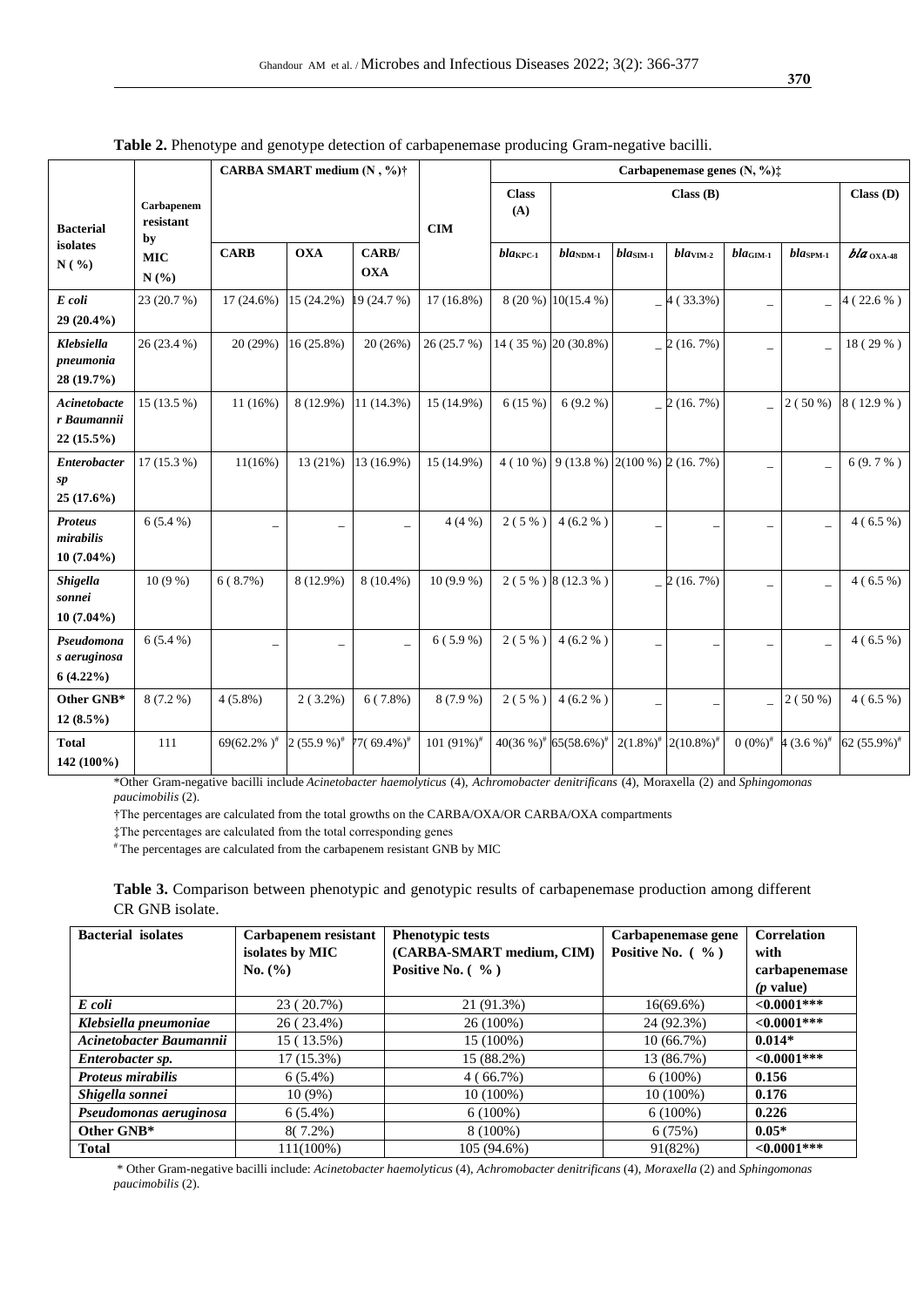|                                   | <b>Sensitivity</b> | <b>Specificity</b> | $PPV*$ | $NPV^{\dagger}$ |
|-----------------------------------|--------------------|--------------------|--------|-----------------|
| <b>CARB</b> compartment           | 97.3%              | 100%               | 100%   | 95.2%           |
| <b>OXA</b> compartment            | 100%               | 100%               | 100%   | 100%            |
| <b>Overall CARBA-SMART medium</b> | 86.7%              | 100%               | 100%   | 58.8%           |
| <b>CIM</b>                        | 100%               | 66.7%              | 90.1%  | 100%            |

**Table 4.** Sensitivity, specificity, positive and negative predictive values of the phenotypic methods.

\* PPV: Positive predictive value

† NPV: Negative predictive value

**Figure 1.** Antimicrobial susceptibility patterns of carbapenem resistant isolates.



**Figure 2. Agarose gel electrophoresis of blas<sub>PM-1</sub>,**  $bla_{\text{OXA-48}}$  **and**  $bla_{\text{SIM-1}}$  **genes in GNB isolates.** Lane  $M = 100$ bp DNA ladder; Lane 1= negative control; Lane 2 = positive isolate for *bla*<sub>SPM-1</sub> (271 bp); Lane 3 = positive isolate for  $bla_{\text{OXA-48}}$  (438 bp); Lane 4 = negative isolate; and Lane 5 = positive isolate for  $bla_{\text{SIM-1}}$  (570 bp).

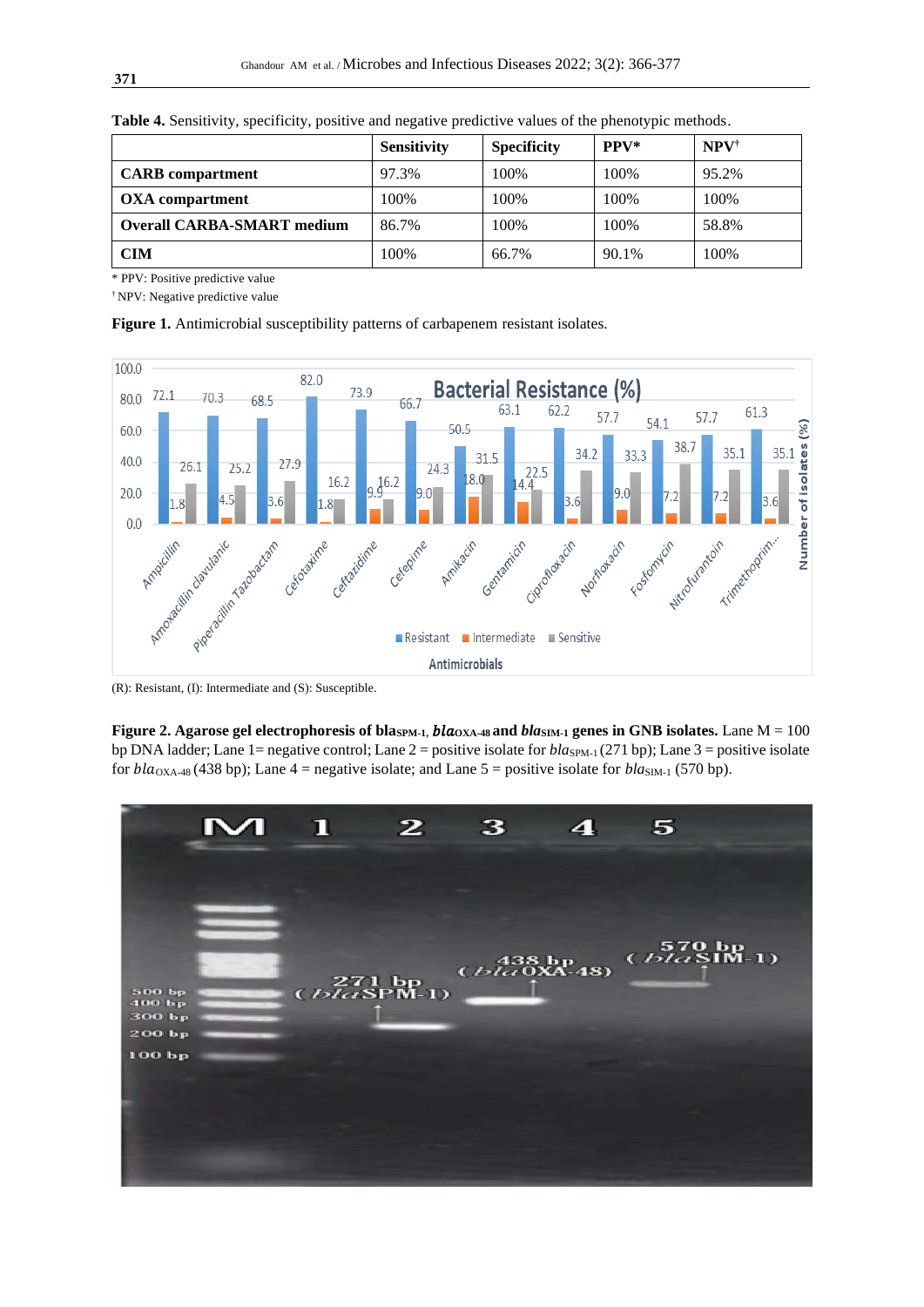**Figure** 3. Agarose gel electrophoresis of  $bla_{KPC-1}$ ,  $bla_{NDM-1}$ , and  $bla_{VIM-2}$  genes in GNB isolates. Lane  $M = 100$ bp DNA ladder; Lane 1= negative control; Lane  $2 = bla_{\text{KPC-1}}(893 B)$ , Lane  $3 = bla_{\text{NDM-1}}(621 b)$ ; Lane  $4 = bla_{\text{VIM-1}}(621 b)$  $2(801 bp)$ .



#### **Discussion**

Carbapenamases have a significant impact on the successful use of carbapenems, which are often used as the last resort. The ability of these relevant genes to be transferrable further complicates the matter. This urges the need for a low-cost and precise test for rapid identification of such enzymes to facilitate active infection control and prevention measures [1].

In this study, *E. coli* was found to be the most frequent GNB (29/142, 20.4%), followed by *K. pneumoniae* (n= 28, 19.7%), *Enterobacter* sp. (n= 25, 17.6%), and *A. baumannii* (n=22, 15.5%). These results agree with the studies of **Haji et al.** [10], **Jalalvand et al.** [19], and **Mohamed et al.** [20].

The frequency of CR GNB in this study was high reaching 78.2 % (111/142), which is higher than those reported in other Egyptian studies conducted in different governorates. The percentages of CR GNB were found to be 9.9 % in Sohag [20], 34.1% in Ismailia [21], 36 % in Cairo [22], 44.3% among *K. pneumoniae* isolates in Suez Canal University Hospitals [23] and 62.7 % in Tanta University Hospitals [24]. The difference in prevalence could be attributed to effectiveness of infection control measures being implemented. Also, carbapenem resistance prevalence varied in different countries; 86.3% in Tunisia [9], 56% in Pakistan [25], 13.6% and 37.9% in Iran [19], 30.9% in Iraq [10], 24.6% in China [26], 19% in Algeria [27], 5.99% in Morocco [28] 2.9% in Ghana [29].

*Klebsiella pneumoniae* was the most predominant CR GNB followed by *E. coli*, *Enterobacter* sp., and *A. baumannii* which agrees with the study of **Mohamed et al.** [20] in Egypt. Regarding the antimicrobial susceptibility profiles, carbapenem resistance has been associated with resistance to other antibiotic classes. This is in a general agreement with previous Egyptian studies, although with different percentages. **Mohamed et al.** [20] reported higher resistance rates of CR GNB to ampicillin (97%), ertapenem (91%), imipenem (97%) and meropenem (97%). On the contrary, the resistance rates in this study were higher for piperacillin/tazobactam, cefotaxime, cefepime, amikacin, gentamicin, ciprofloxacin, and trimethoprim-sulfamethoxazole. The resistance rate to ceftazidime was within the same range in both studies. Again, compared to the study of **Saad et al.** [30], they reported higher resistance rates against ampicillin (100%), amoxicillin/ clavulanic (92.8%), imipenem (95.2%), amikacin (76.1%) and gentamicin (80.95 %). The resistance rates of this study to cefepime and nitrofurantoin were higher than those reported by **Saad et al.** [30]. For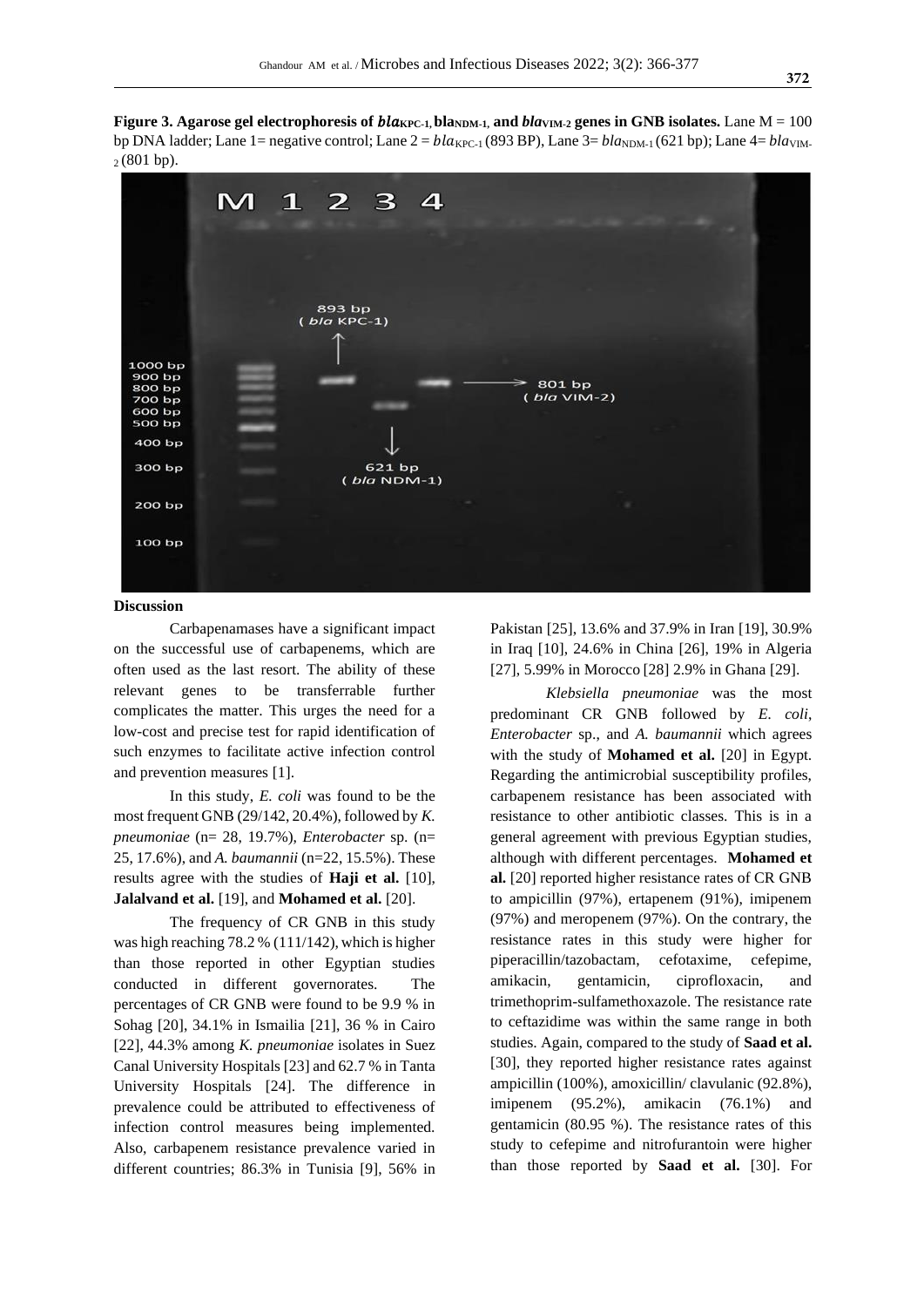ceftazidime and ciprofloxacin, the resistance rates were within the same range in both studies.

Even though the phenotypic approaches identify carbapenemases differently than genotyping methods, there was a significant correlation  $(p \leq 0.0001^{***})$  between them in general. The CARB compartment of chromID® CARBA-SMART medium identified 69/111 (62.2%) carbapenemase-producers, while by PCR, classes A/B carbapenemases were detected in 58.5% (83/142). Regarding the OXA compartment of the medium, 62/111 (55.9%) of the isolates were found to be carbapenemase producers, which were also genotypically detected. Overall, chromID® CARBA-SMART medium, found 77/111 (69.4%) of the isolates to be carbapenemase producers.On the other hand, the CIM detected carpapenemases in 101/111 (91%), while only 91 isolates (82 %) were positive for one or more carbapenemase genes. It is important to note that this study points to chrom $ID^{\circledR}$ CARBA-SMART medium as potentially offering an effective method for accurately detecting OXA-48 carbapenemase genes.

As regards the performance of the different phenotypic test, the sensitivity and specificity of the chromID® CARBA-SMART medium was generally accepted being 86.7% and 100% respectively. The sensitivity and specificity of the OXA compartment were 100%, while for the CARB compartment, they were 97.3% and 100% respectively. **Willey et al.** [6] reported the same sensitivity regarding the CARB compartment (97%) but with a very low specificity (68.4%). On the contrary, they found the sensitivity of the combined agars to be much higher (99.1%). For the OXA compartment, the results of this study were somewhat higher with those of **Willey et al.**  [6] who found the sensitivity and specificity to be 97% and 98.2% respectively. In accordance, the sensitivity, specificity, PPV and NPV for the chromID CARBA reported in the study of **Papadimitriou-Olivgeris et al.** [12], are in harmony with the results of this study**,** where they were 96.5%, 100%, 100%, 96.8% respectively. Another study concerning the CARB compartment also reported lower percentages **(**92.4%, 96.9% and 93.4%, 94.8 respectively [7].

Regarding the CIM, carbapenemase production in GNB was detected with high sensitivity in this study (100 %) yet having a low specificity (66.7%). This is in agreement with **van der Zwaluw et al.** [11] who also reported a comparatively high sensitivity (98.8%) among nonfermenters. The high sensitivity of the CIM was also previously reported (99%) with a higher specificity, PPV and NPV (98.4%, 99.0% and 98.4% respectively) compared to our results [31]. Thus, the CIM may be considered as a rapid, easy and reliable screening method that can detect carbapenemase activity in GNB in areas of limited resources to control the spread in healthcare settings. But needs the to be in conjunction with the chromID<sup>®</sup> CARBA-SMART medium which has a 100% specificity for accurate results.

In the present study, the carbapenemase genes were found in 91 of 111 (82 %) CR GNB isolates. The  $bla_{NDM-1}$  was the most prevalent gene, followed by  $bla_{\text{OXA-48}}$ ,  $bla_{\text{KPC-1}}$ ,  $bla_{\text{VIM-2}}$ ,  $bla_{\text{SPM-1}}$ , and *bla*<sub>SIM-1</sub> which is consistent with previous studies [10,29]. *K. pneumoniae*, *E. coli*, then *Enterobacter* sp. were the most common bacteria carrying  $bla_{NDM-1}$ . This is in consistence with previous results reporting  $bla_{NDM-1}$  to be the most prevalent in *K*. pneumonia [9,10,27,28]. For  $bla_{\text{KPC}}$ -1 gene, the frequency among CR GNB was  $40/111$ (36%), which is consistent with studies conducted in Menoufia university [32] and Ain Shams university hospitals [33], which found that 24.07 % and 21% of isolates were positive for *bla*<sub>KPC-1</sub>, respectively. The *bla*<sub>OXA-48</sub> gene in this study was found in 62/111 (55.9%) of CR GNB isolates, 14/62 (22.6%) of *E. coli* isolates, and 18/62 (29%) of *K. pneumoniae* isolates. This is consistent with findings from **Khalifa et al.** [34], who found the  $bla_{\text{OXA-48}}$  gene in 49.2 % of isolates, and **Abdulla et al.** [35], who reported it in 25% of *E. coli* isolates and in 21.4 % of *K. pneumoniae* isolates. As in another study (29], *K. pneumoniae* was the most common OXA-48 producing isolates in the current study. Regarding  $bla<sub>VIM-2</sub>$ , the frequency was only 10.8 % (12/111) of the CR GNB isolates. This low rate is consistent with the research of **Elbadawi et al.** [36] but differs from previous studies that showed a higher prevalence of this gene (82 %) [37]. We reported a low prevalence of *bla*<sub>SPM-1</sub> and *bla*<sub>SIM-1</sub> in this study (3.6 % and 1.8 % respectively) which agreed generally with previous studies but with different percentages (1.75% [38] and 4% [39] respectively. In the current study, the gene *bla*<sub>GIM-1</sub> was not detected among CR GNB isolates, which agrees with the prior Turkish study [40].

## **Conclusion**

The carbapenemase inhibition method(CIM) was found to be a very sensitive, easy,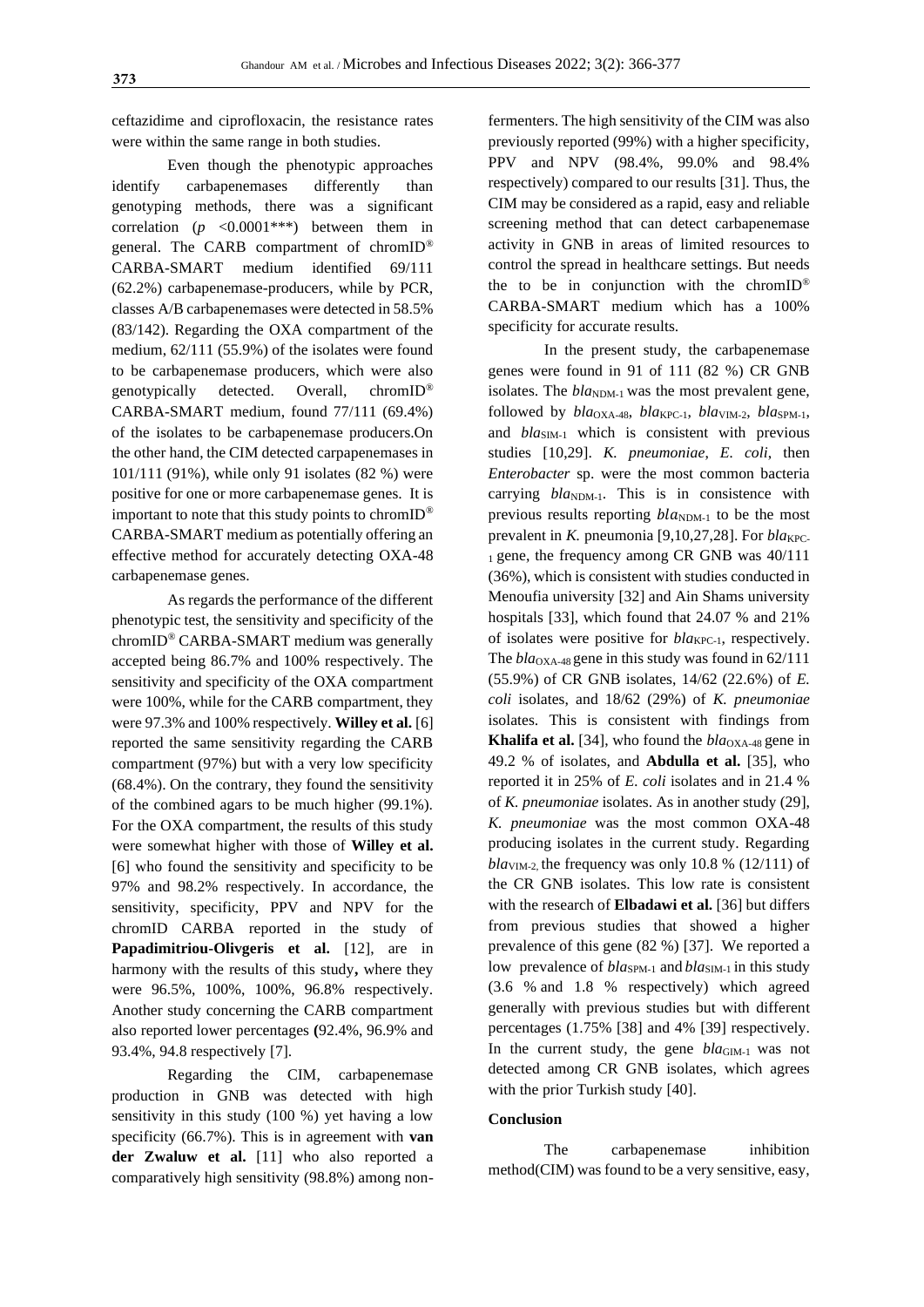and cheap test for carbapenemase detection that can be applied routinely in Microbiology laboratories with limited resources. But needs the addition of ChromID® CARBA-SMART medium to improve the performance. This study has a high prevalence of carbapenemases among CR GNB isolates with the potential of rapid spread necessitating the need for the phenotypic tests. The CR GNB generally had high percentages of resistance to many antibiotic classes The most prevalent carbapenemase genes were the  $bla$ <sub>NDM-1</sub> and  $bla$ <sub>OXA-48</sub> detected mostly among CR *K.* pneumonia isolates

**Conflicts of interest:** The authors report no conflicts of interest in this work.

**Funding:** This research did not receive any specific grant from funding agencies.

Each author listed in the manuscript had seen and approved the submission of this version of the manuscript and takes full responsibility for it.

This article had not been published anywhere and is not currently under consideration by another journal or a publisher.

# **References**

- 1-**Papp-Wallace KM, Endimiani A, Taracila MA, Bonomo RA.** Carbapenems: past, present, and future. Antimicrob Agents Chemother 2011; 55:4943–60.
- 2-**Diene SM, Rolain JM.** Carbapenemase genes and genetic platforms in Gram-negative bacilli: Enterobacteriaceae, Pseudomonas and Acinetobacter species. Clin Microbiol Infect 2014; 20:831–8.
- 3-**Ambler RP.** The structure of b-lactamases. Philos Trans R Soc Lond B Biol Sci 1980 ;289(1036): 321–31.
- 4-**Poirel L, Potron A, Nordmann P.** OXA-48 like carbapenemases: the phantom menace. J Antimicrob Chemother 2012; 67: 1597–606.
- 5-**Patidar N, Vyas N, Sharma S, Sharma B.**  Phenotypic Detection of Carbapenemase Production in Carbapenem-Resistant Enterobacteriaceae by Modified Hodge Test and Modified Strip Carba NP Test. J Lab Physicians 2021;13(1):14-21.
- *6-***Willey BM, Trimi X, Ioboni R, Boyd DA, Ricci G, Grohn DN, et al.** Retrospective Evaluation of the Performance of the chromID CARBA-SMART Bi-Plate to Detect Carbapenemase-Producing Organisms (CPO). 26th European Congress of Clinical Microbiology and Infectious Diseases (JAMMI) at Amsterdam, 2016.
- 7-**Vrioni G, Daniil I, Voulgari E, Ranellou K, Koumaki V, Ghirardi S, et al.** Comparative evaluation of a prototype chromogenic medium (ChromID CARBA) for detecting carbapenemase-producing *Enterobacteriaceae* in surveillance rectal swabs. J Clin Microbiol. 2012;50(6):1841-6.
- 8-**Bonnin RA, Jousset AB, Emeraud C, Oueslati S, Dortet L, Naas T.** Genetic Diversity, Biochemical Properties, and Detection Methods of Minor Carbapenemases in Enterobacterales. Front Med (Lausanne) 2021; 7:616490.
- 9-**Kollenda H, Frickmann H, Ben Helal R, Wiemer DF, Naija H, El Asli MS, et al.**  Screening for Carbapenemases in Ertapenem-Resistant Enterobacteriaceae Collected at a Tunisian Hospital Between 2014 and 2018. Eur J Microbiol Immunol (Bp) 2019 ;9(1):9-13.
- 10-**Haji SH, Aka STH, Ali FA.** Prevalence and characterization of carbapenemase encoding genes in multidrug-resistant Gram-negative bacilli. PLoS One 2021; 16(11):0259005.
- 11-**van der Zwaluw K, de Haan A, Pluister GN, Bootsma HJ, de Neeling AJ, Schouls LM.**  The carbapenem inactivation method (CIM), a simple and low-cost alternative for the Carba NP test to assess phenotypic carbapenemase activity in Gram-negative rods. PLoS One 2015;10(3):0123690.
- **12-Papadimitriou-Olivgeris M, Bartzavali C, Christofidou M, Bereksi N, Hey J, Zambardi**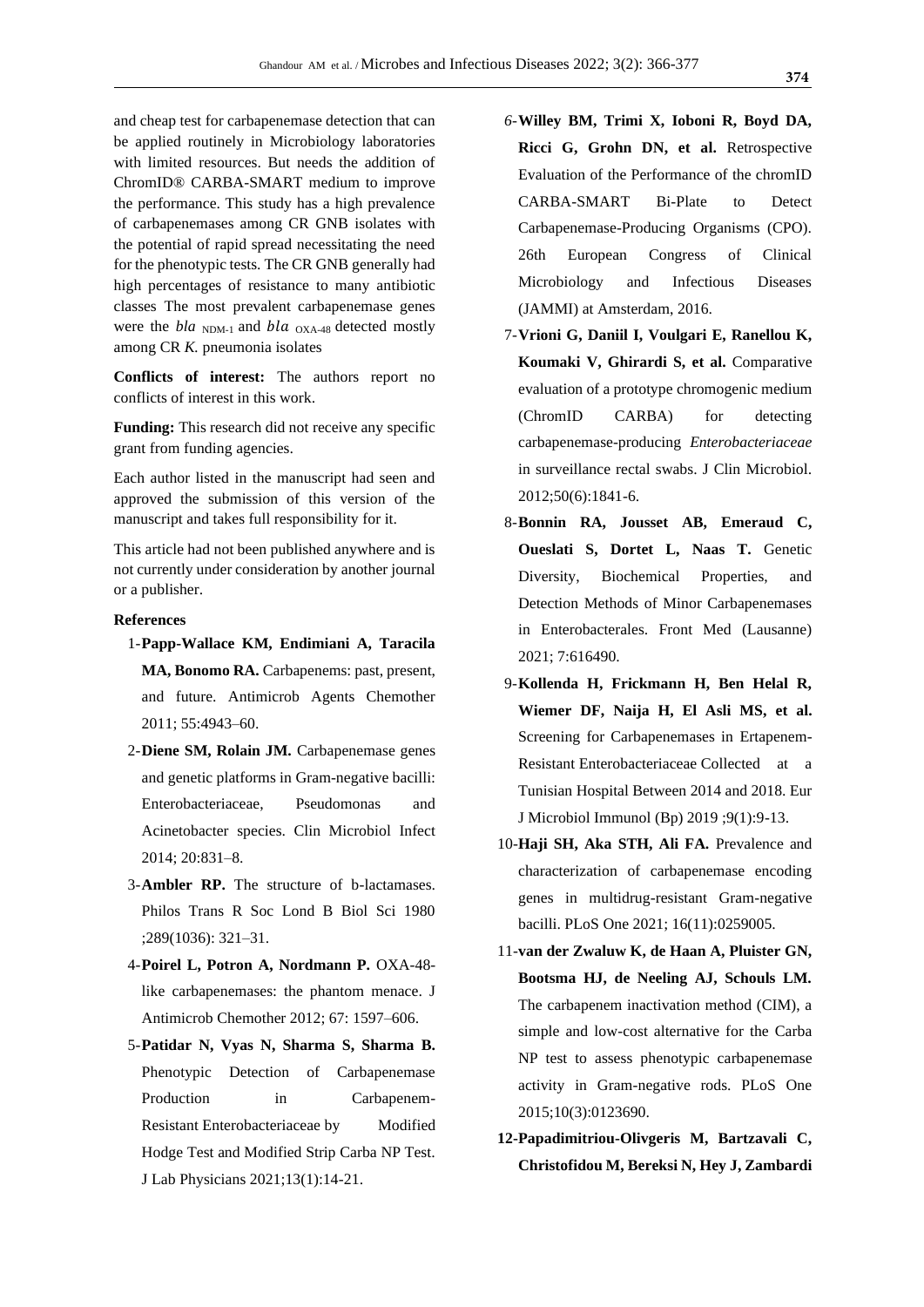**G, et al.** Performance of chromID® CARBA medium for carbapenemases-producing *Enterobacteriaceae* detection during rectal screening. Eur J Clin Microbiol Infect Dis 2014;33(1):35-40.

- 13-**Yigit H, Queenan AM, Anderson GJ, Domenech-Sanchez A, Biddle JW, Steward CD, et al.** Novel carbapenem-hydrolyzing betalactamase, KPC-1, from a carbapenem-resistant strain of *Klebsiella pneumoniae*. Antimicrob Agents Chemother 2001;45. 1151-61.
- 14-**Gutiérrez O, Juan C, Cercenado E, Navarro F, Bouza E, Coll P, et al.** Molecular epidemiology and mechanisms of carbapenem resistance in Pseudomonas aeruginosa isolates from Spanish hospitals. Antimicrob Agents Chemother 2007;51. 4329-35.
- 15-**Nordmann P, Poirel L, Carrër A, Toleman MA, Walsh TR, et al.** How to detect NDM-1 producers. J Clin Microbiol 2011;49. 718-21.
- 16-**Poirel L, Walsh TR, Cuvillier V, Nordmann P.** Multiplex PCR for detection of acquired carbapenemase genes. Diagn Microbiol Infect Dis 2011;70: 119–23.
- 17-**Azim A, Dwivedi M, Rao PB, Baronia AK,**  Singh RK, Prasad KN, et al. Epidemiology of bacterial colonization at intensive care unit admission with emphasis on extended-spectrum beta-lactamase- and metallo-beta-lactamaseproducing Gram-negative bacteria--an Indian experience. J Med Microbiol 2010; 59:955-60.
- 18-**Clinical and Laboratory Standards Institute.**  Performance Standards for Antimicrobial Susceptibility Testing, 27th Informational Supplement M100-S27. Wayne, PA: Clinical and Laboratory Standards Institute, 2017.
- **19-Jalalvand K, Shayanfar N, Shahcheraghi F, Amini E, Mohammadpour M, Babaheidarian P.** Evaluation of Phenotypic and Genotypic Characteristics of

Carbapnemases-producing *Enterobacteriaceae*  and Its Prevalence in a Referral Hospital in Tehran City. Iran J Pathol 2020;15(2):86-95.

- 20-**Mohamed T, Yousef LM, Darweesh EI, Khalil AH, Meghezel EM.** Detection and characterization of carbapenem resistant *Enterobacteriacea* in Sohag University Hospitals.EJMM 2018; 27 (4): 61-9.
- 21-**Raheel A, Azab H, Hessam W, Abbadi S, Ezzat A.** Detection of carbapenemase enzymes and genes among carbapenem-resistant *Enterobacteriaceae* isolates in Suez Canal University Hospitals in Ismailia, Egypt. MID 2020; 1(1): 24-33.
- 22-**Makharita RR, El-Kholy I, Hetta HF, Abdelaziz MH, Hagagy FI, Ahmed AA, et al.**  AntibioGram and Genetic Characterization of Carbapenem-Resistant Gram-Negative Pathogens Incriminated in Healthcare-Associated Infections. Infect Drug Resist 2020 4; 13:3991-4002.
- 23-**El-Sweify MA, Gomaa NI, El-Maraghy NN, Mohamed HA.** Phenotypic detection of carbapenem resistance among *Klebseilla pneumoniae* in Suez Canal University Hospitals, Ismailiya, Egypt. Int J Curr Microbiol App Sci 2015; 4(2): 10-8.
- 24-**Amer WH, Khalil HS, Abd El Wahab MAA.**  Risk factors, phenotypic and genotypic characterization of carbapenem resistant *Enterobacteriaceae* in Tanta University Hospitals, Egypt. Int J Infect Control 2016; 12: 1-11.
- 25-**Ain NU, Iftikhar A, Bukhari SS, Abrar S, Hussain S, Haider MH, et al. High frequency** and molecular epidemiology of metallo-βlactamase-producing Gram-negative bacilli in a tertiary care hospital in Lahore, Pakistan. Antimicrob Resist Infect Control 2018; 3 (7) :128.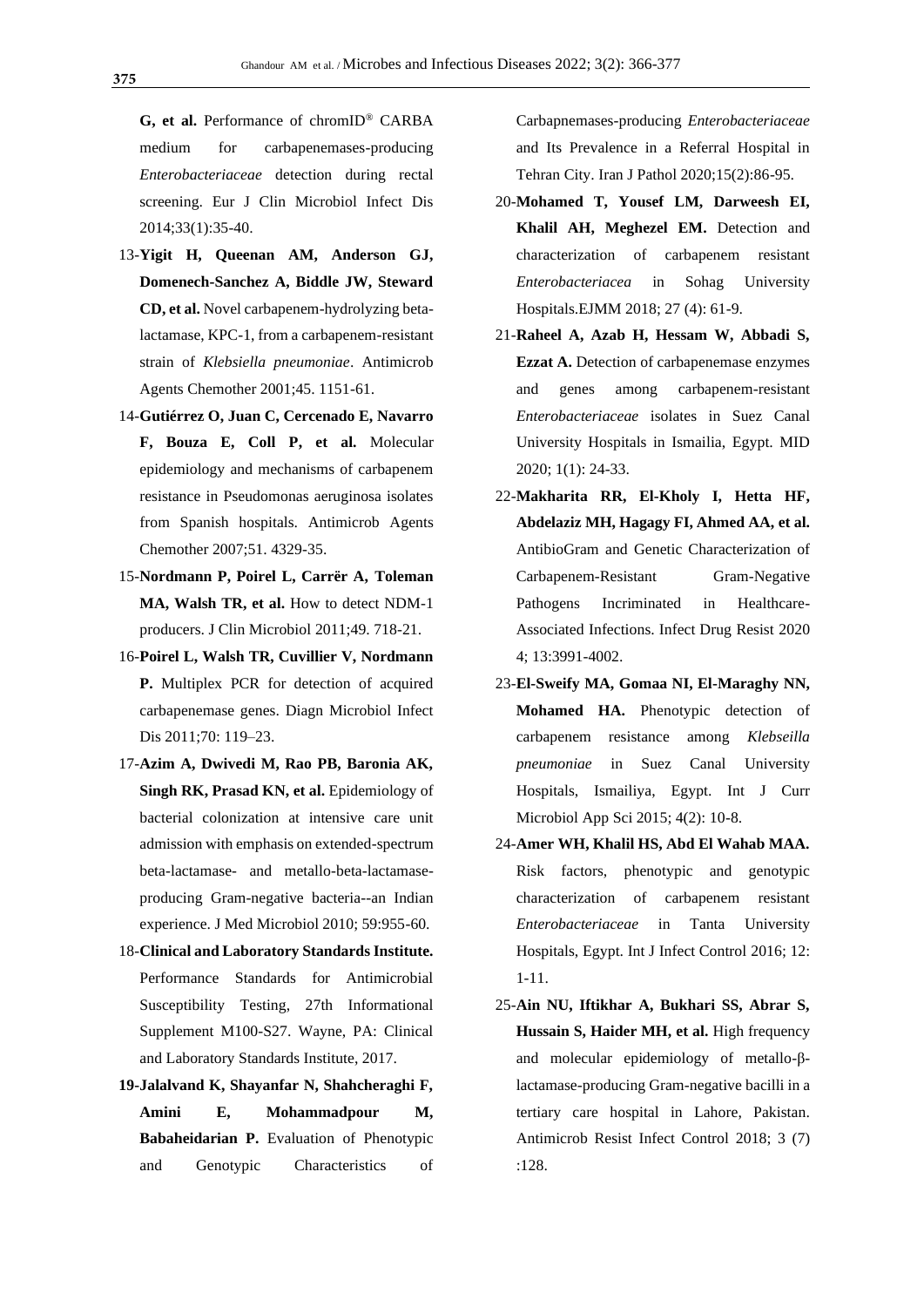- 26-**Jin C, Zhou F, Cui Q, Qiang J, An C.**  Molecular Characteristics of Carbapenem-Resistant *Enterobacter cloacae* in a Tertiary Hospital in China. Infect Drug Resist 2020 ;28(13):1575-81.
- 27-**Bourafa N, Chaalal W, Bakour S, Lalaoui R, Boutefnouchet N, Diene SM, et al..** Molecular characterization of carbapenem-resistant Gramnegative bacilli clinical isolates in Algeria. Infect Drug Resist 2018 ;17(11):735-42.
- **28-Mahrach Y, Mourabit N, Arakrak A, Bakkali M, Laglaoui A.** Phenotypic and molecular study of carbapenemase-producing *Enterobacteriaceae* in a regional hospital in northern Morocco. J Clin Med Sci 2019; 3: 113.
- 29-**Codjoe FS.** Detection and characterization of carbapenem-resistant Gram-negative bacilli infections in Ghana. SHURA 2016.
- **30-Saad LH, Noor A.** Molecular Characterization of Carbapenemase-Producing Gram-negative Bacteria Isolated from Clinical Specimens in Baghdad, Iraq, J Pure Appl Microbiol 2019; 13(2): 1031-40
- **31-Gauthier L, Bonnin RA, Dortet L, Naas T. Retrospective and prospective evaluation of the Carbapenem inactivation method for the detection of carbapenemase-producing Enterobacteriaceae. PLoS ONE 2017; 12(2): 0170769.**
- 32-**Nahed EA, Zahrana WA, Makleda AF, El-Sebaeyb HM, El-Hendawya GR, Melakea NA, et al.** Multidrug-resistant *Enterobacteriaceae* nosocomial uropathogens at Menoufia University Hospitals: phenotypic characterization and detection of resistance genes using real-time PCR: Menoufia Med J 2016, 29:855–86
- 33-**Girgis S, Othman H, Kassem N, Abdou S.**  Evaluation of boronic acid disk for detection of Klebsiella pneumonia carbapenemase in

*Klebsiella pneumonia*. Int J Curr Microbiol App Sci 2015; 4:772–83.

- 34-**Khalifa HO, Soliman AM, Ahmed AM, Shimamoto T, Hara T, Ikeda M, et al.** High carbapenem resistance in clinical Gramnegative pathogens isolated in Egypt. Microbial Drug Resistance 2017; 23(7):838-44.
- 35-**Abdulla AA, Al-Dahmoshi HOM, Abed TA, Muttaleb WH.** Characterization of Multidrug Resistant Carbapenemases-Producing *Escherichia coli* and *Klebsiella pneumoniae*  Isolates from Urinary Tract Infection. J Chem Pharm Scie 2016; 9(3): 1116-20.
- 36-**Elbadawi HS, Elhag KM, Mahgoub E, Altayb HN, Ntoumi F, Elton L, et al.** Detection and characterization of carbapenem resistant Gram-negative bacilli isolates recovered from hospitalized patients at Soba University Hospital, Sudan. BMC Microbiol 2021;21(1):136.
- 37-**Touati M, Diene SM, Dekhil M, Djahoudi A, Racherache A, Rolain JM.** Dissemination of a class I integron carrying VIM-2 carbapenemase in *Pseudomonas aeruginosa* clinical isolates from a hospital intensive care unit in Annaba, Algeria. Antimicrob Agents Chemother 2013 ;57(5):2426-7.
- 38-**Emara M, Moustafa WH, El-Maged MA,El-Kemary NM, El-domany RA.** Detection of blaSPM-1 and blaSIM-2 Metallo-β-Lactamases Genes in Imipenem-Resistant *Pseudomonas aeruginosa* Clinical Isolates Recovered from Two University Hospitals in Egypt. J Adv Pharm Res 2020, 4 (3), 111-18.
- **39-Lee K, Yum JH, Yong D, Lee HM, Kim HD, Docquier JD, et al.** Novel acquired metallobeta-lactamase gene, bla(SIM-1), in a class 1 integron from *Acinetobacter baumannii* clinical isolates from Korea. Antimicrob Agents Chemother 2005 49(11):4485-91.